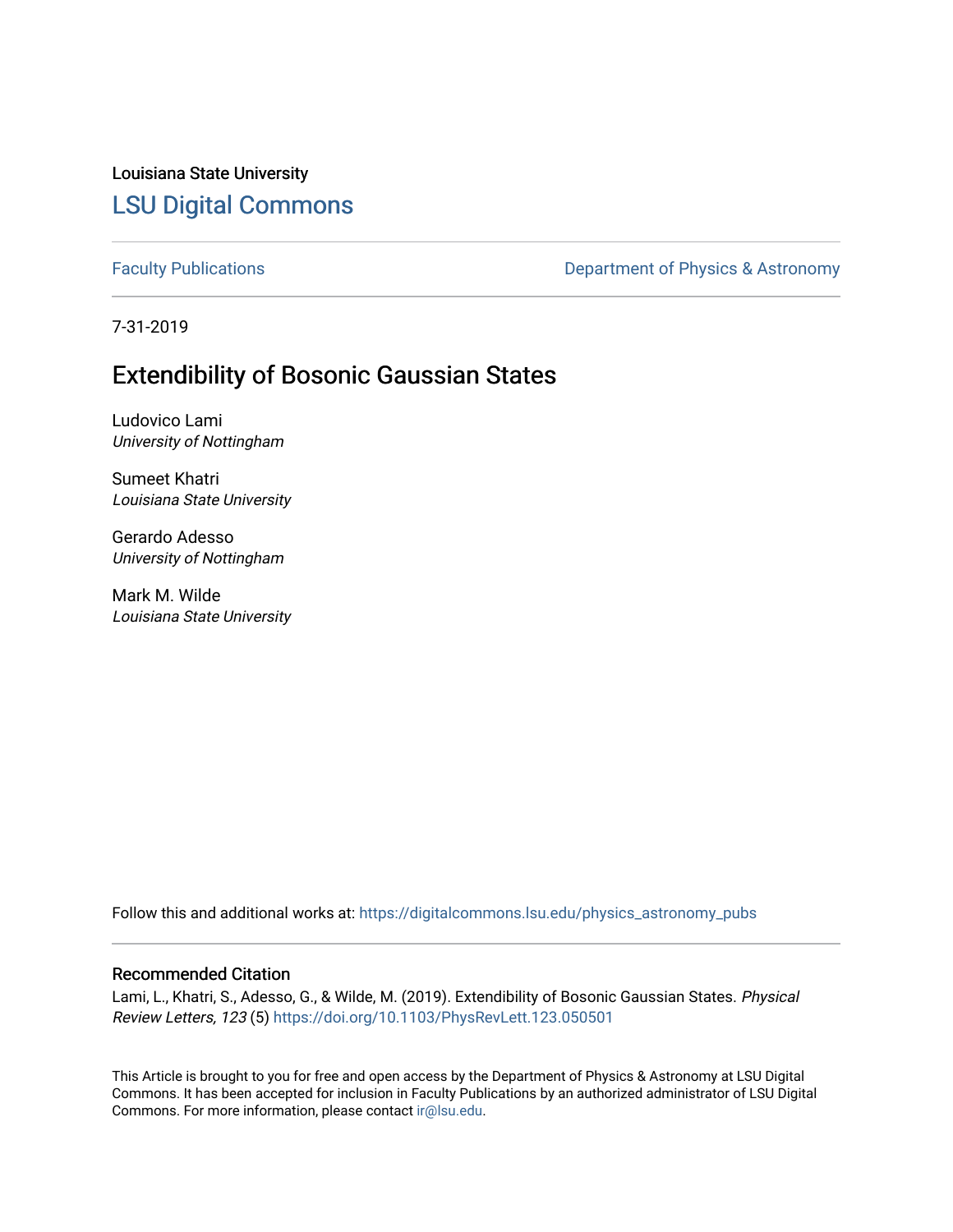

# CHORUS

This is the accepted manuscript made available via CHORUS. The article has been published as:

## Extendibility of Bosonic Gaussian States

Ludovico Lami, Sumeet Khatri, Gerardo Adesso, and Mark M. Wilde Phys. Rev. Lett. **123**, 050501 — Published 31 July 2019 DOI: [10.1103/PhysRevLett.123.050501](http://dx.doi.org/10.1103/PhysRevLett.123.050501)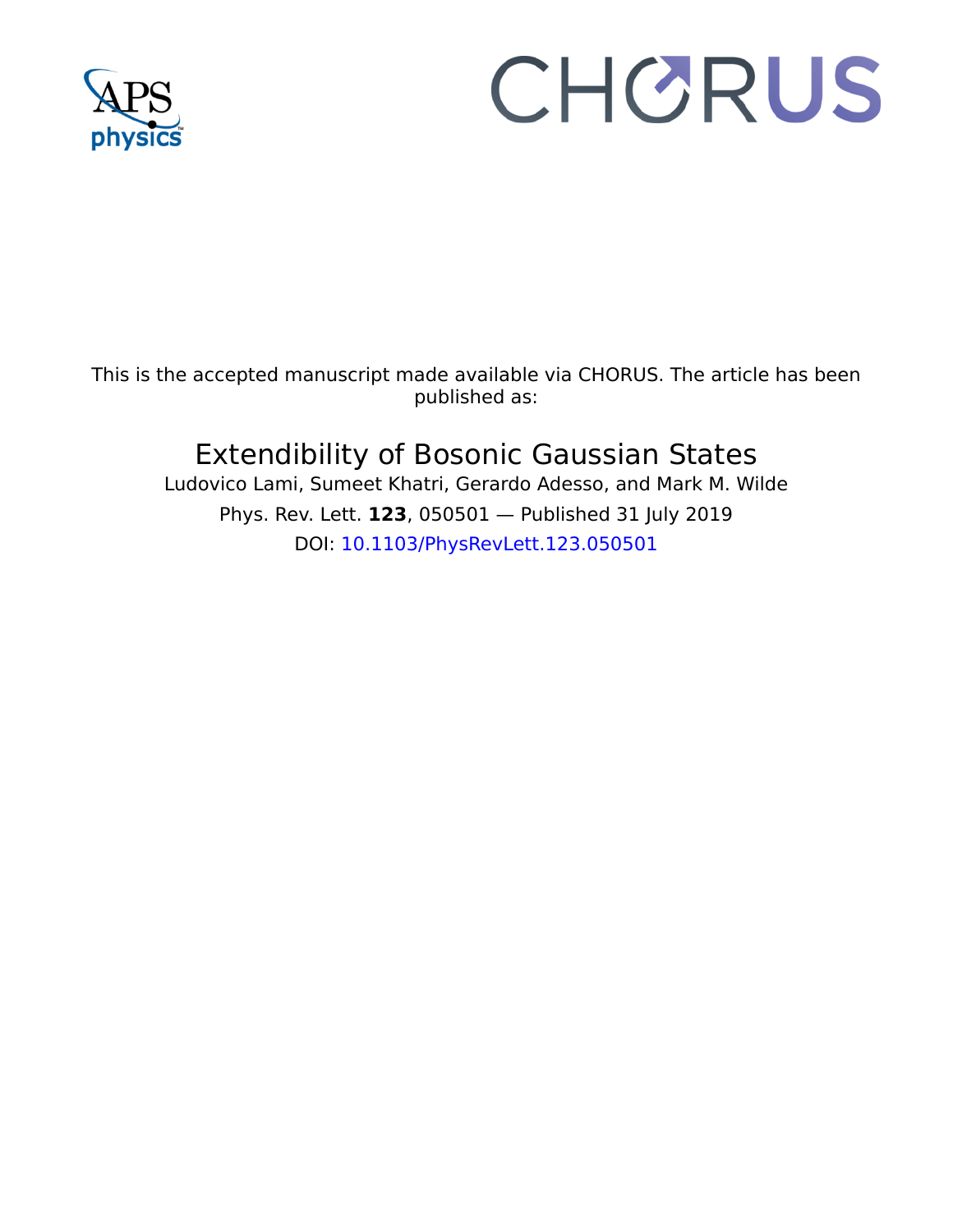#### Extendibility of bosonic Gaussian states

Ludovico Lami,<sup>1,[∗](#page-6-0)</sup> Sumeet Khatri,<sup>2,[†](#page-6-1)</sup> Gerardo Adesso,<sup>1,[‡](#page-6-2)</sup> and Mark M. Wilde<sup>2,3, [§](#page-6-3)</sup>

<sup>1</sup>*School of Mathematical Sciences and Centre for the Mathematics and Theoretical Physics of Quantum Non-Equilibrium Systems,*

*University of Nottingham, University Park, Nottingham NG7 2RD, United Kingdom*

<sup>2</sup>*Hearne Institute for Theoretical Physics, Department of Physics and Astronomy,*

*Louisiana State University, Baton Rouge, Louisiana, 70803, USA*

<sup>3</sup>*Center for Computation and Technology, Louisiana State University, Baton Rouge, Louisiana, 70803, USA*

(Dated: July 8, 2019)

Extendibility of bosonic Gaussian states is a key issue in continuous-variable quantum information. We show that a bosonic Gaussian state is *k*-extendible if and only if it has a Gaussian *k*-extension, and we derive a simple semidefinite program, whose size scales linearly with the number of local modes, to efficiently decide *k*-extendibility of any given bosonic Gaussian state. When the system to be extended comprises one mode only, we provide a closed-form solution. Implications of these results for the steerability of quantum states and for the extendibility of bosonic Gaussian channels are discussed. We then derive upper bounds on the distance of a *k*-extendible bosonic Gaussian state to the set of all separable states, in terms of trace norm and Rényi relative entropies. These bounds, which can be seen as "Gaussian de Finetti theorems," exhibit a universal scaling in the total number of modes, independently of the mean energy of the state. Finally, we establish an upper bound on the entanglement of formation of Gaussian *k*-extendible states, which has no analogue in the finite-dimensional setting.

Entanglement is the mainspring of modern quantum technologies. To tally the performance of such technologies, a comprehensive characterization and quantification of entanglement is needed. One of the defining features of entanglement is its *monogamy* [\[1–](#page-6-4)[7\]](#page-6-5), the fact that entangled states cannot be shared among arbitrarily many subsystems. Exploring the middle ground of partially shareable states or, precisely, partially *extendible* states, offers a rich and practically meaningful lookout into the virtues of entanglement as a resource.

A bipartite quantum state  $\rho_{AB}$  of systems *A* and *B* is called *k*-extendible on *B* if there exists a quantum state  $\tilde{\rho}_{AB_1\cdots B_k}$  on *A* and *k* copies  $B_1, \ldots, B_k$  of *B* that is permutation-invariant with respect to the systems  $B_i$  and satisfies  $\text{Tr}_{B_2\cdots B_n}[\widetilde{\rho}_{AB_1\cdots B_n}] =$  $\rho_{AB}$ , where  $B_1 \equiv B$ . It is well-known that a state  $\rho_{AB}$  is separable if and only if it is *k*-extendible for all  $k \ge 2$  [\[3](#page-6-6)[–6\]](#page-6-7). The nested sets of *k*-extendible states can thus be used to approximate the set of separable states, which has resulted in work on quantum de Finetti theorems [\[8](#page-6-8)[–14\]](#page-6-9) and other studies of entanglement [\[15,](#page-6-10) [16\]](#page-6-11). Extendibility also arises in the contexts of security of quantum key distribution [\[17](#page-6-12)[–19\]](#page-6-13), capacities of quantum channels [\[20](#page-6-14)[–22](#page-6-15)], Bell's inequalities [\[23,](#page-6-16) [24\]](#page-6-17), and other information-theoretic scenarios [\[25](#page-6-18), [26](#page-6-19)]. More broadly, the extendibility problem is a special case of the QMAcomplete quantum marginal problem [\[27](#page-6-20)[–33\]](#page-6-21), which has been referred to in quantum chemistry as the *N*-representability problem [\[34](#page-6-22)[–36\]](#page-6-23). For fixed *k*, the extendibility problem can be formulated as a semidefinite program (SDP), making it efficiently solvable for low-dimensional systems *A* and *B* [\[5,](#page-6-24) [6](#page-6-7)]. Analytic conditions for *k*-extendibility in finite-dimensional systems are known only for particular values of *k* and/or for special classes of states [\[24,](#page-6-17) [37](#page-6-25)[–40\]](#page-6-26).

In the infinite-dimensional case, of central relevance for quantum-optical realizations, the theory of Gaussian entanglement has been explored thoroughly in the past two decades [\[41](#page-6-27)[–43\]](#page-7-0). However, more general extendibility questions have been approached sparingly. The only work that we are aware of is [\[44\]](#page-7-1), where it was shown that a Gaussian state is separable if and only if it is Gaussian *k*-extendible for all *k*.

Here we study and characterize the full hierarchy of extendibility for quantum Gaussian states. After showing that any Gaussian state is *k*-extendible if and only if it is Gaussian *k*-extendible, we derive a simple SDP in terms of the state's covariance matrix in order to decide its *k*-extendibility. The size of our SDP scales linearly with the number of local modes. We also provide an analytic condition that completely characterizes the set of *k*-extendible states in the case of the extended system containing one mode only, generalizing the well-known positive partial transpose (PPT) criterion [\[45](#page-7-2)[–47](#page-7-3)]. We then discuss several applications of this result, deriving along the way: (i) analytic conditions for *k*-extendibility for all single-mode Gaussian channels; (ii) a tight de Finettitype theorem bounding the distance between any *k*-extendible Gaussian state and the set of separable states; tight upper bounds on (iii) Rényi relative entropy of entanglement and (iv) Rényi entanglement of formation for any *k*-extendible Gaussian state. Our results reach unexplored depths in the ocean of continuous-variable quantum information.

*Gaussian states.* We recall the basic theory of quantum Gaussian states [\[41,](#page-6-27) [42,](#page-6-28) [48,](#page-7-4) [49\]](#page-7-5). Let  $x_j$  and  $p_j$  ( $1 \le j \le n$ ) denote the canonical operators of a system of *n* harmonic oscillators (modes), arranged as a vector  $r \coloneqq (x_1, p_1, \dots, x_n, p_n)^\top$ . The canonical commutation relations can be compactly written as  $[r, r^{\dagger}] = i\Omega$ , where  $\Omega := \left(\begin{array}{cc} 0 & 1 \\ -1 & 0 \end{array}\right)^{\oplus n}$  is the standard symplectic form. Given any (not necessarily Gaussian) *n*-mode state  $\rho$ , its mean or displacement vector is  $s := \text{Tr}[r\rho] \in \mathbb{R}^{2n}$ , while its quantum covariance matrix (QCM) is the  $2n \times 2n$ real symmetric matrix  $V = \text{Tr}[(r - s, (r - s)^T) \rho]$ . Gaussian states  $\rho^{\rm G}$  are (limits of) thermal states of quadratic Hamiltonians and are uniquely identified by their displacement vector *s* and QCM *V*. We shall often assume  $s = 0$ , since the mean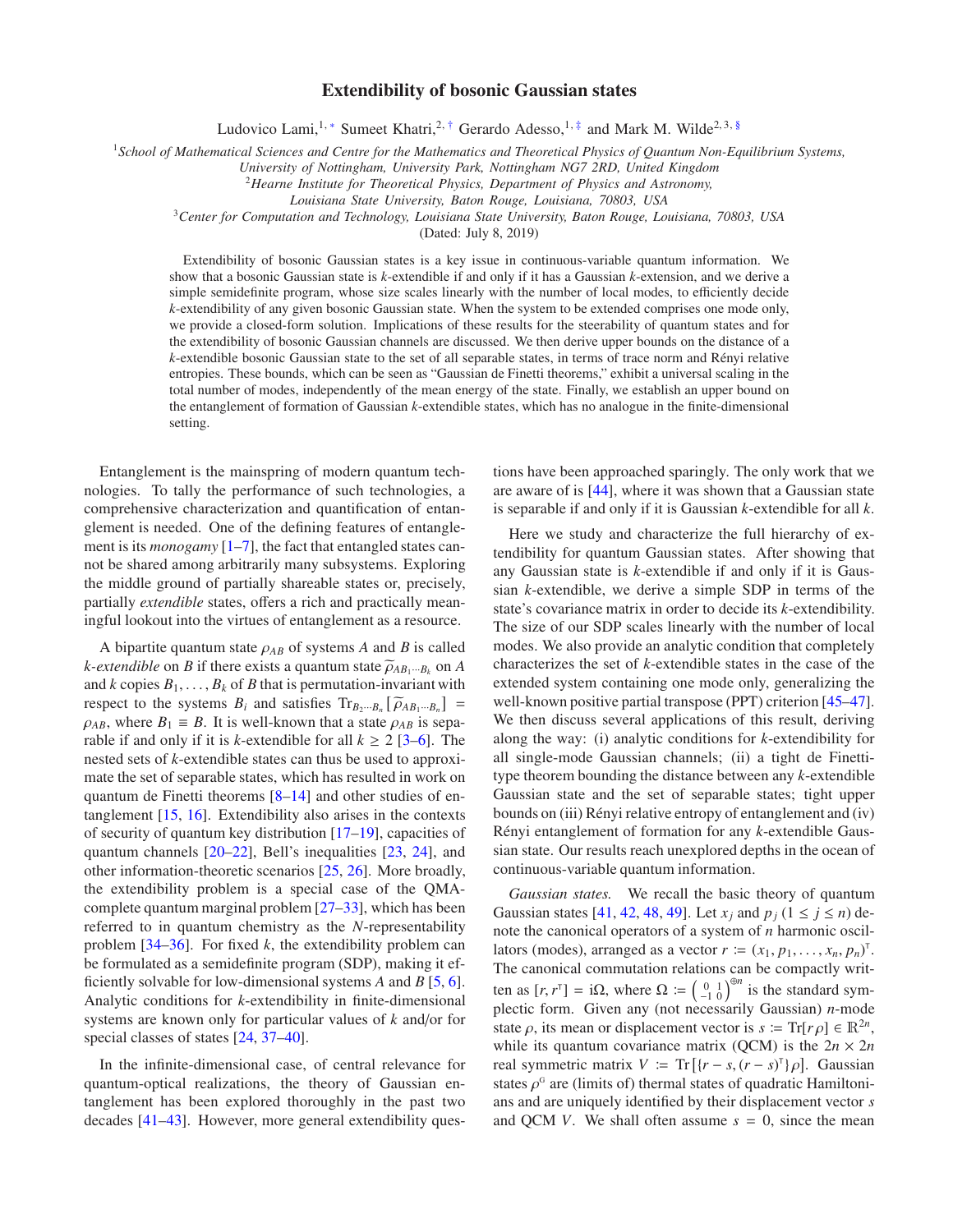can be adjusted by local displacement unitaries that do not affect *k*-extendibility. Physically legitimate QCMs *V* satisfy the Robertson–Schrödinger uncertainty principle  $V \geq i\Omega$ , hereafter referred to as the bona fide condition [\[50](#page-7-6)]. Any matrix obeying this condition can be the QCM of a Gaussian state.

*Extendibility of Gaussian states.* Let  $\rho_{AB}$  be a (not necessarily Gaussian) state of a bipartite system of  $n = n_A + n_B$ modes. We assume that  $\rho_{AB}$  has vanishing first moments and finite second moments, so that we can construct its QCM

<span id="page-3-5"></span>
$$
V_{AB} = \begin{pmatrix} V_A & X \\ X^T & V_B \end{pmatrix} . \tag{1}
$$

It can be shown [\[51\]](#page-7-7) that every *k*-extension  $\widetilde{\rho}_{AB_1...B_k}$  of  $\rho_{AB}$ also has (a) vanishing first moments and (b) finite second moments, arranged in a QCM of the form

<span id="page-3-1"></span>
$$
\widetilde{V}_{AB_1...B_k} = \begin{pmatrix} V_A & X & X & \dots & X \\ X^T & V_B & Y & \dots & Y \\ X^T & Y & V_B & \ddots & \vdots \\ \vdots & \vdots & \ddots & \ddots & Y \\ X^T & Y & \dots & Y & V_B \end{pmatrix},
$$
 (2)

where *Y* is a symmetric matrix. A similar structure had already been identified in [\[44\]](#page-7-1); however, there the crucial fact that *Y* needs to be symmetric was not observed. We are now concerned with the *k*-extendibility of Gaussian states. Our first result indicates that Gaussian states are in some sense a closed set under *k*-extensions:

<span id="page-3-2"></span>**Theorem 1.** A Gaussian state  $\rho_{AB}^{\text{G}}$  is k-extendible if and only *if it has a Gaussian k-extension.*

*Proof.* Let  $\tilde{\rho}_{AB_1...B_k}$  be a (not necessarily Gaussian) *k*-extension of  $\rho_{AB}^{\text{G}}$ . Consider *m* identical copies of it across the systems  $A_{\ell}B_{\ell1} \ldots B_{\ell k}$ , where  $1 \leq \ell \leq m$ . For  $1 \leq j \leq k$ , let  $U_j$  be a passive unitary that acts on the annihilation operators  $b_{\ell j}$  of the systems  $B_{\ell j}$  so that  $U_j^{\dagger} b_{1j} U_j = \frac{b_{1j} + ... + b_{mj}}{\sqrt{m}}$ . Set

<span id="page-3-0"></span>
$$
\omega_{A_1B_{11}...B_{mk}}^{(m)} := (U_1 \otimes ... \otimes U_k) \left( \bigotimes_{\ell=1}^m \widetilde{\rho}_{A_\ell B_{\ell 1}...B_{\ell k}} \right) (U_1 \otimes ... \otimes U_k)^{\dagger}.
$$
\n(3)

By the quantum central limit theorem [\[52](#page-7-8), [53](#page-7-9)], the reduced state  $\omega_{A_1}^{(m)}$  $\lim_{A_1B_1\dots B_{1k}}$  satisfies  $\lim_{m\to\infty}$  ||ω $\lim_{A_1B_1}$  $\left.\frac{a_{1}B_{11}...B_{1k}}{A_{1}B_{11}...B_{k}}\right|_{1} = 0,$ where  $\widetilde{\rho}_{AB_1...B_k}^G$  is the Gaussian state with the same first and second moments as  $\widetilde{\rho}_{AB_1...B_k}$ , and  $A_1 \equiv A, B_{1j} \equiv B_j$  [\[51](#page-7-7)].

We now show that  $\widetilde{\rho}_{AB_1...B_k}^G$  is indeed a Gaussian *k*-extension of  $\rho_{AB}^{\text{G}}$ . First, it is symmetric under the exchange of any two *B* systems, say  $B_1 \leftrightarrow B_2$ . In fact, (i) the state in [\(3\)](#page-3-0) is invariant under the exchange  $(B_{11}, \ldots, B_{m1}) \leftrightarrow (B_{12}, \ldots, B_{m2})$ ; (ii) consequently, the reduced state  $\omega_{A}^{(m)}$  $A_1 B_{11} \dots B_{1k}$  is invariant under the exchange  $B_{11} \leftrightarrow B_{12}$ ; (iii) symmetry is preserved under limits. Finally, to show that  $\widetilde{\rho}_{AB_1}^G = \rho_{AB}^G$  under the identification  $B_1 \equiv B$ , we observe that the QCM of  $\widetilde{\rho}_{AB_1...B_k}^G$ , which is the same as that of  $\widetilde{\rho}_{AB_1...B_k}$ , is as in [\(2\)](#page-3-1). Since its upper-left  $2 \times 2$  corner corresponds to the QCM of  $\rho_{AB}^{\text{G}}$ , we conclude that  $\widetilde{\rho}_{AB_1}^{\text{G}}$  and  $\rho_{AB}^{\text{G}}$  have the same first and second moments; being Gaussian, they must coincide.

By virtue of Theorem [1,](#page-3-2) we can confine the search of *k*extensions of Gaussian states to the same Gaussian realm. The next result shows that this reduces to an efficiently solvable SDP feasibility problem, with the size of the SDP scaling linearly in the number of modes of the *B* system. In the case of *B* being composed of one mode only, we find an analytic solution in the form of a simple necessary and sufficient condition for *k*-extendibility.

<span id="page-3-3"></span>Theorem 2. *Let* ρ*AB be a k-extendible (not necessarily Gaussian) state of n<sup>A</sup>* + *n<sup>B</sup> modes with QCM VAB. Then there exists*  $a \ 2n_B \times 2n_B$  *quantum covariance matrix*  $\Delta_B \geq i\Omega_B$  *such that* 

<span id="page-3-6"></span>
$$
V_{AB} \geq \mathbf{i}\Omega_A \oplus \left( \left( 1 - \frac{1}{k} \right) \Delta_B + \frac{1}{k} \mathbf{i}\Omega_B \right). \tag{4}
$$

*Moreover, the above condition is necessary and su*ffi*cient for*  $k$ -extendibility when  $\rho_{AB} = \rho_{AB}^G$  is Gaussian. If in addition  $n_B = 1$ , then  $\rho_{AB}^G$  is k-extendible if and only if

<span id="page-3-7"></span>
$$
V_{AB} \geq \mathbf{i}\Omega_A \oplus \left(-\left(1 - \frac{2}{k}\right)\mathbf{i}\Omega_B\right). \tag{5}
$$

In the proof of Theorem [2,](#page-3-3) we employ the following characterization of positive semidefiniteness of Hermitian block matrices [\[54,](#page-7-10) Theorem 1.12]:

<span id="page-3-4"></span>
$$
M = \begin{pmatrix} P & Z \\ Z^\dagger & Q \end{pmatrix} \ge 0 \iff P \ge 0, \ M/P \coloneqq Q - Z^\dagger P^{-1} Z \ge 0, \tag{6}
$$

where the matrix *M*/*P* is called the *Schur complement* of *M* with respect to *P*. For details concerning the degenerate case of non-invertible *P*, see [\[51\]](#page-7-7). Using [\(6\)](#page-3-4), for any QCM *VAB* as in [\(1\)](#page-3-5), the inequality in [\(4\)](#page-3-6) and the condition  $\Delta_B$  ≥ iΩ<sub>*B*</sub> can be written together as

<span id="page-3-8"></span>
$$
i\Omega_B \le \Delta_B \le \frac{k}{k-1} \left( V_B - X^{\mathsf{T}} (V_A - i\Omega_A)^{-1} X \right) - \frac{1}{k-1} i\Omega_B . \tag{7}
$$

Analogously,  $(5)$  is equivalent to

<span id="page-3-9"></span>
$$
V_B - X^{T} (V_A - i\Omega_A)^{-1} X \ge -\left(1 - \frac{2}{k}\right) i\Omega_B.
$$
 (8)

*Proof of Theorem [2.](#page-3-3)* We first establish necessity of [\(4\)](#page-3-6) for *k*extendibility of an arbitrary state  $\rho_{AB}$ . If  $\rho_{AB}$  is *k*-extendible, then there exists a matrix  $V_{AB_1...B_k}$  as in [\(2\)](#page-3-1) that obeys the bona fide condition  $\widetilde{V}_{AB_1...B_k} \geq i(\Omega_A \oplus \Omega_{B_1...B_k})$ . Using [\(6\)](#page-3-4), and noting that  $V_A \geq i\Omega_A$  holds because  $\rho_A$  is a valid state, we arrive at the inequality  $(\widetilde{V}_{AB_1...B_k} - i\Omega_A)/(\widetilde{V}_A - i\Omega_A) \geq i\Omega_{B_1...B_k}$ . Us-ing [\(2\)](#page-3-1), and letting  $|+\rangle := \frac{1}{\sqrt{k}} \sum_{j=1}^{k} |j\rangle \in \mathbb{R}^{k}$ , upon elementary manipulations this can be rephrased as

$$
(1k - |+ \chi + |) \otimes (V_B - Y - i\Omega_B)
$$
  
+ |+ \chi + | \otimes (V\_B + (k-1)Y - kX<sup>T</sup> (V\_A - i\Omega\_A)<sup>-1</sup> X - i\Omega\_B) \ge 0.

Since the first factors of the above two addends are orthogonal to each other, positive semidefiniteness can be imposed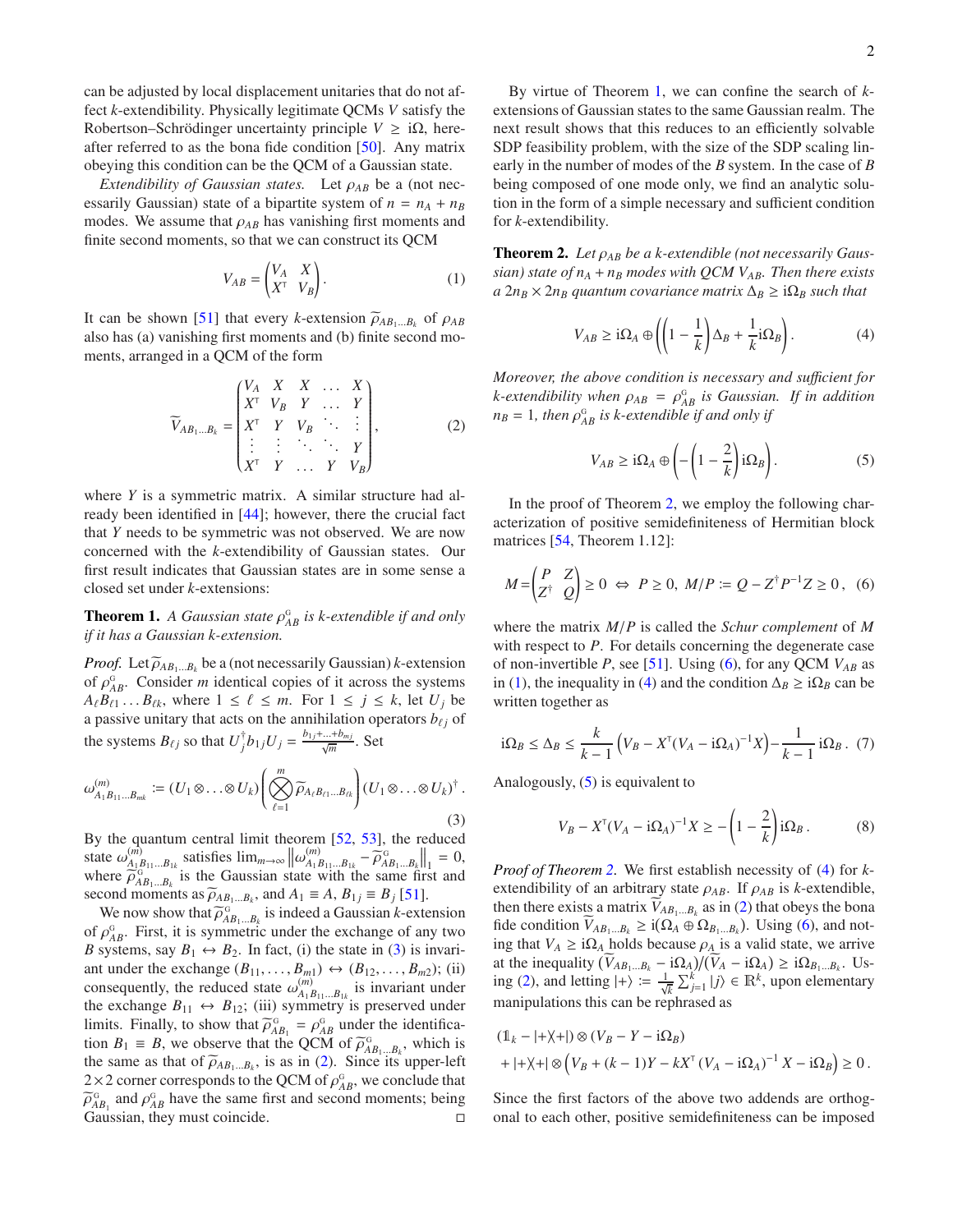separately on the second factors. Letting  $\Delta_B := V_B - Y$ , we obtain  $(7)$ , whose equivalence to  $(4)$  follows by applying  $(6)$ . To deduce [\(5\)](#page-3-7) from [\(4\)](#page-3-6), simply substitute the complex conjugate bona fide condition  $\Delta_B \geq -i\Omega_B$  into [\(4\)](#page-3-6).

By Theorem [1,](#page-3-2) the condition  $\widetilde{V}_{AB_1...B_k} \geq i(\Omega_A \oplus \Omega_{B_1...B_k})$  is also sufficient to ensure *k*-extendibility when  $\rho_{AB} = \rho_{AB}^G$  is Gaussian. By the above reduction, this condition is equivalent to that in  $(4)$ .

We now prove that when  $n_B = 1$ , [\(5\)](#page-3-7) implies the existence of a real  $\Delta_B$  such that [\(7\)](#page-3-8) is satisfied. By [\[43,](#page-7-0) Lemma 7], we know that [\(7\)](#page-3-8) is satisfied for some real  $\Delta_B$  if and only if

$$
\frac{k}{k-1}\left(V_B - X^\mathsf{T}(V_A - \mathbf{i}\Omega_A)^{-1}X\right) - \frac{1}{k-1}\mathbf{i}\Omega_B \ge \pm \mathbf{i}\Omega_B\,,\tag{9}
$$

meaning that both inequalities are satisfied. Using [\(6\)](#page-3-4), we see that the condition with the + reduces to  $V_{AB} \geq i\Omega_{AB}$ , which is guaranteed to hold by hypothesis. That with the − yields instead  $(8)$ , which is in turn equivalent to  $(5)$ .

Although some of the above manipulations resemble formally those in [\[44](#page-7-1)], the two arguments are conceptually different and lead to different conclusions [\[51\]](#page-7-7): in fact, in [\[44](#page-7-1)], the question of *k*-extendibility of Gaussian states is explicitly mentioned as an outstanding problem.

Recall that a bipartite state is separable if and only if it is *k*-extendible for all *k* [\[3](#page-6-6)[–6\]](#page-6-7) and that any *k*-extendible state is also  $(k - 1)$ -extendible. Thus, taking the limit  $k \to \infty$  of con-dition [\(4\)](#page-3-6) shows that  $\rho_{AB}^G$  is separable if and only if there exists a  $2n_B \times 2n_B$  matrix  $\Delta_B \geq i\Omega_B$  such that  $V_{AB} \geq i\Omega_A \oplus \Delta_B$ . This reproduces the analytic condition for separability of Gaussian states found in [\[43,](#page-7-0) Theorem 5]. In the same limit  $k \to \infty$ , it is also easy to verify that condition [\(5\)](#page-3-7) reduces to the PPT criterion [\[43,](#page-7-0) [45](#page-7-2)[–47,](#page-7-3) [55](#page-7-11)].

It turns out that the necessary condition in  $(5)$  is no longer sufficient when  $n_B > 1$ . This is demonstrated by the example of the  $(2 + 2)$ -mode bound entangled Gaussian state constructed in [\[55](#page-7-11)], which obeys [\(5\)](#page-3-7) for all *k* (because it is PPT) yet it is not even 2-extendible [\[51\]](#page-7-7).

Theorem [2](#page-3-3) also reveals an implication of 2-extendibility for Gaussian *steerability*, i.e., Einstein–Podolsky–Rosen steerability via Gaussian measurements  $[56-60]$ . The  $k = 2$  case of [\(5\)](#page-3-7) shows that any Gaussian state that is 2-extendible on *B* is necessarily  $B \to A$  Gaussian unsteerable, and hence useless for one-sided-device-independent quantum key distribution. When  $n_B = 1$ , this condition is also sufficient, i.e., 2extendibility is equivalent to  $B \to A$  Gaussian unsteerability.

*Extendibility of Gaussian channels.* We now apply Theorem [2](#page-3-3) to study *k*-extendibility of single-sender single-receiver Gaussian quantum channels. A quantum channel  $\mathcal{N}_{A\rightarrow B}$  is called *k*-extendible  $[21, 61]$  $[21, 61]$  if there exists another quantum channel  $\widetilde{N}_{A\rightarrow B_1\cdots B_k}$  from the sender *A* to *k* receivers  $B_1, \ldots, B_k$ such that the reduced channel from the sender to any one of the receivers is the same as the original channel  $\mathcal{N}_{A\rightarrow B}$ .

A Gaussian channel  $N_{A\rightarrow B}$  with *n* input modes and *m* output modes maps Gaussian states to Gaussian states and is uniquely characterized by a real  $2m \times 2n$  matrix *X*, a real symmetric

 $2m\times2m$  matrix *Y*, and a real vector  $\delta \in \mathbb{R}^{2m}$ , such that  $Y+i\Omega \geq$  $iX$ Ω $X<sup>T</sup>$  [\[42\]](#page-6-28). Its action can be described directly in terms of the mean vector *s* and QCM *V* of the input Gaussian state as follows:  $s \mapsto Xs + \delta$ ,  $V \mapsto XYX^{\dagger} + Y$ . In what follows, we set  $\delta = 0$  without loss of generality.

To any channel  $N_{A\rightarrow B}$  we can associate its Choi– Jamiołkowski state  $\rho_{AB}^{\mathcal{N}}(r) = \mathcal{N}_{A' \to B} \left( |\psi_r \chi \psi_r|_{AA'}^{\otimes n} \right)$ , where | for  $r > 0$  the two-mode squeezed vacuum is defined as  $|\psi_r\rangle$  := sech(*r*)  $\sum_{j=0}^{\infty} \tanh(r)^j |j, j\rangle$  [\[62\]](#page-7-15). It can be seen that  $N_{A\rightarrow B}$  is *k*-extendible if and only if  $\rho_{AB}^{\mathcal{N}}(r)$  is *k*-extendible on *B* for some (and hence all)  $r > 0$  [\[51\]](#page-7-7). The same conclusion follows from arguments in [\[63](#page-7-16)[–65\]](#page-7-17). For any Gaussian channel N, the state  $\rho_{AB}^{\mathcal{N}}(r)$  is Gaussian, hence via Theorem [2](#page-3-3) we deduce that a Gaussian channel is *k*-extendible if and only if there exists a  $2m \times 2m$  real matrix  $\Delta$  such that

$$
i\Omega \le \Delta \le \frac{k}{k-1} \left( Y + iX\Omega X^{\mathsf{T}} \right) - \frac{1}{k-1} i\Omega. \tag{10}
$$

When  $m = 1$ , this is equivalent to  $Y + iX\Omega X^{\dagger} + (1 - 2/k)i\Omega \ge$ 0. If also  $n = 1 = m$ , a simplified equivalent condition that incorporates also the complete positivity requirements is

<span id="page-4-0"></span>
$$
\sqrt{\det Y} \ge 1 - \frac{1}{k} + \left| \det X - \frac{1}{k} \right|.
$$
 (11)

By applying  $(11)$ , we find necessary and sufficient conditions for the *k*-extendibility of all possible single-mode Gaussian channels, which play a prominent role in modelling optical quantum communication [\[42,](#page-6-28) [66,](#page-7-18) [67](#page-7-19)]. By the results of [\[66](#page-7-18)], the following characterization of *k*-extendibility for three fundamental single-mode Gaussian channels suffices to solve the problem for *all* single-mode Gaussian channels [\[51\]](#page-7-7):

(i) The thermal channel of transmissivity  $\eta \in (0, 1)$  and environment thermal photon number  $N_B \geq 0$  is defined by  $X = \sqrt{\eta} \mathbb{1}$  and  $Y = (1 - \eta)(2N_B + 1)\mathbb{1}$ . It is *k*-extendible if and only if  $\eta \leq \frac{N_B + 1/k}{N_B + 1}$ . For the case  $N_B = 0$ , corresponding to a pure-loss channel, this reduces to  $\eta \leq 1/k$ .

(ii) The amplifier channel of gain  $G > 1$  and environment thermal photon number  $N_B \ge 0$  is defined by  $X = \sqrt{G}1$  and *Y* =  $(G - 1)(2N<sub>B</sub> + 1)$ 1. This channel is *k*-extendible if and only if  $N_B > 0$  and  $G \geq \frac{N_B + 1 - 1/k}{N_B}$ .

(iii) The additive noise channel with noise parameter  $\xi > 0$ is defined by  $X = 1$  and  $Y = \xi 1$ . This channel is *k*-extendible if and only if  $\xi \geq 2(1 - 1/k)$ .

As expected, the above conditions reduce to their entanglement-breaking counterparts from [\[68](#page-7-20)] for  $k \to \infty$ .

*Distance between k-extendible and separable states.* A problem of central interest in quantum information theory is determining how close *k*-extendible states are to the set of separable states. In  $[10,$  Theorem II.7'], it was found that a finite-dimensional *k*-extendible state is  $4d^2/k$ -close to the set of separable states in trace norm, where *d* is the dimension of the extended system. Moreover, it was also shown [10, Corollary III.9] that the error term in the approximation necessarily depends on *d* at least linearly. One can instead obtain a ln *d* dependence by resorting to different norms [\[69](#page-7-21)].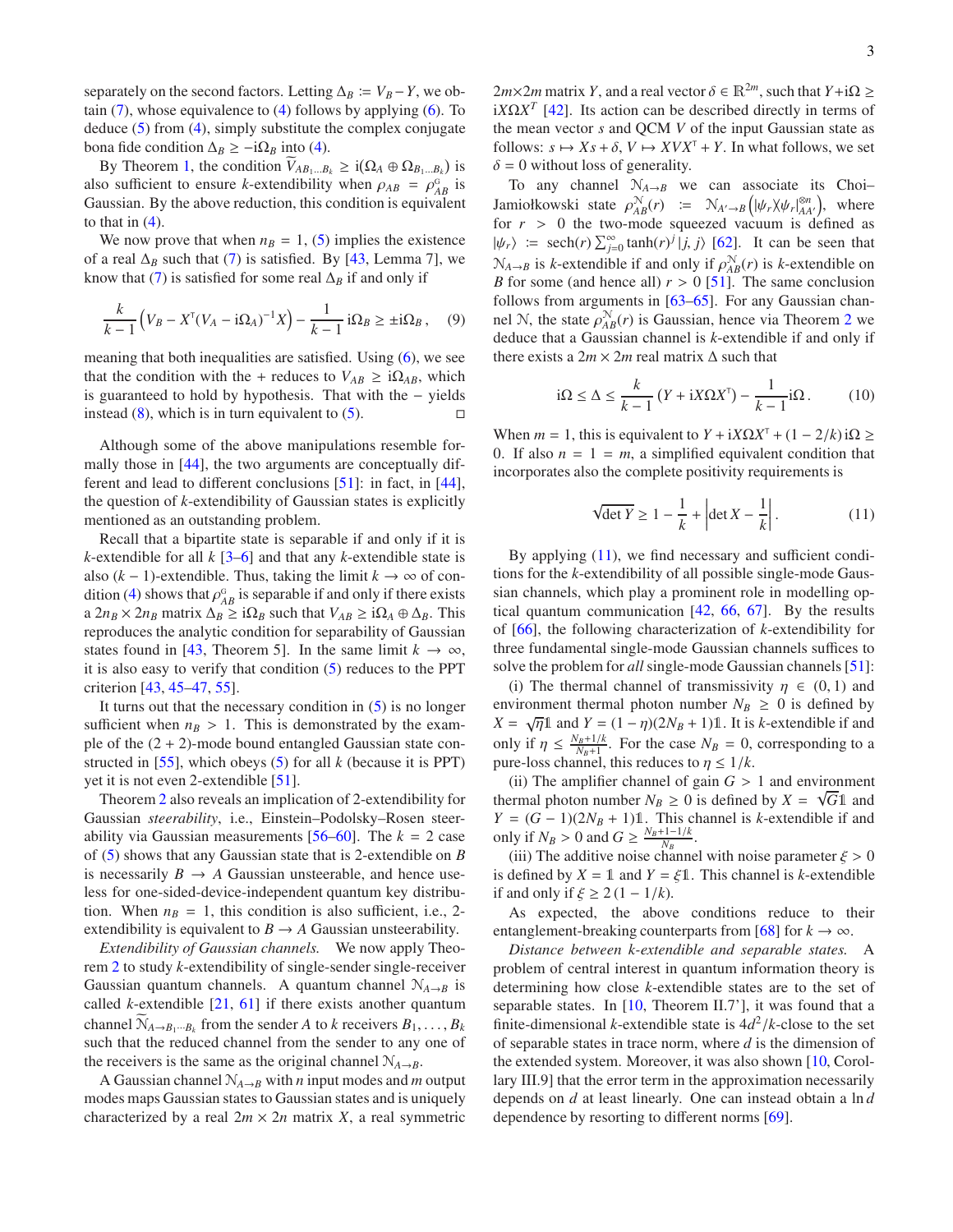Can similar estimates be provided in the Gaussian case? Results in this setting have been obtained in [\[12](#page-6-30)] for fully symmetric systems of the form  $B_1 \ldots B_k$ . Here we extend these de Finetti theorems to the case where the symmetry is relative to a fixed reference system *A*. We are interested in the distance of a given Gaussian state  $\rho_{AB}^{\text{G}}$  to the set SEP(*A*:*B*) of bipartite separable states on systems *A* and *B*, as measured by either (i) the trace norm, yielding the  $\left\|\rho_{AB}^G - \text{SEP}(A:B)\right\|_1 := \inf_{\sigma_{AB} \in \text{SEP}(A:B)} \left\|\rho_{AB} - \sigma_{AB}\right\|_1,$ or (ii) the quantum Petz–Rényi relative entropy  $D_{\alpha}(\rho||\sigma)$  :=  $\frac{1}{\alpha-1}$  ln Tr[ $\rho^{\alpha}\sigma^{1-\alpha}$ ] for  $\alpha > 0$  [\[70\]](#page-7-22), which leads to the mea- $\lim_{\alpha \to \infty} E_{R,\alpha}(\rho_{AB}^G) := \inf_{\sigma_{AB} \in SEP(A:B)} D_{\alpha}(\rho_{AB} || \sigma_{AB}).$  For  $\alpha = 1$  the Petz–Rényi relative entropy reduces to the Umegaki relative entropy [\[71](#page-7-23)], and we obtain the standard relative entropy of entanglement [\[72\]](#page-7-24). We find:

**Theorem 3.** Let  $\rho_{AB}^G$  be a k-extendible Gaussian state of  $n :=$ *n<sup>A</sup>* + *n<sup>B</sup> modes. Then,*

$$
\left\| \rho_{AB}^{\text{G}} - \text{SEP}(A:B) \right\|_{1} \le \frac{2n}{k},\tag{12}
$$

$$
E_{R,\alpha}(\rho_{AB}^{\mathcal{G}}) \le n \ln\left(1 + \frac{\eta_{k,\alpha}}{k-1}\right) \le \frac{n \eta_{k,\alpha}}{k-1},\tag{13}
$$

*where*  $\eta_{k,\alpha} = 1$  *if*  $\alpha \leq k + 1$ *, and*  $\eta_{k,\alpha} = 2$  *otherwise.* 

The proof is in [\[51\]](#page-7-7). Remarkably, the upper bounds in [\(12\)](#page-5-0)– [\(13\)](#page-5-1) hold universally for all Gaussian states, independently, e.g., of their mean photon number. This is in analogy with the main results of [\[12\]](#page-6-30), and constitutes a *quantitative* improvement over the finite-dimensional case, where—as we mentioned before—the bound has to depend on the underlying dimension. Furthermore, for two-mode states, the bounds in [\(12\)](#page-5-0)–[\(13\)](#page-5-1) can be shown to be tight up to a constant for all *k* and all  $\alpha \geq 1$ . Namely, for all  $k \geq 2$  there exists a *k*-extendible two-mode Gaussian state  $\rho_{AB}^G$  such that  $\left\|\rho_{AB}^G - \text{SEP}(A:B)\right\|_1 \ge \frac{1}{2k-1}$  and  $E_{R,1}(\rho_{AB}^G) \ge E_D(\rho_{AB}^G) \ge \log \frac{k}{k-1} - o(1)$  as  $r \to \infty$ , where  $E_D$  denotes the distillable entanglement [\[51\]](#page-7-7).

*Entanglement of formation of Gaussian k-extendible states.* We now show that one can also obtain an upper bound on the entanglement of formation of Gaussian *k*-extendible states. This is a *qualitative* improvement over the finite-dimensional case, as a result of this kind has no analogue in that setting. We employ the recently developed theory of Rényi-2 Gaussian correlation quantifiers [\[57,](#page-7-25) [60](#page-7-13), [73](#page-7-26), [74\]](#page-7-27), and especially the monogamy of the Gaussian Rényi-2 version of the entanglement of formation  $[60]$ , which stems in turn from the equality between this measure and the Gaussian Rényi-2 squashed entanglement [\[74](#page-7-27)].

For a bipartite state  $\rho_{AB}$  and for some  $\alpha \geq 1$ , the *Rényi*- $\alpha$  *entanglement of formation*  $E_{F,\alpha}(\rho_{AB})$  is defined as the infimum of  $\sum_i p_i S_\alpha(\psi_A^{(i)})$  over all pure-state decompositions  $\sum_i p_i \psi_{AB}^{(i)} = \rho_{AB}$  of  $\rho_{AB}$  [\[75\]](#page-7-28). Here,  $S_\alpha(\sigma) := \frac{1}{1-\alpha} \ln \text{Tr}[\sigma^\alpha]$ is the Rényi- $\alpha$  entropy.

For a Gaussian state  $\rho_{AB}^{\text{G}}$  with QCM  $V_{AB}$ , we can derive an upper bound on  $E_{F,\alpha}(\rho_{AB}^{\alpha})$  by restricting the decompositions to include pure Gaussian states only. This leads to the *Gaussian* *Rényi-*α *entanglement of formation*, given by [\[74](#page-7-27), [76](#page-7-29)]

<span id="page-5-2"></span>
$$
E_{F,\alpha}^{\text{G}}\left(\rho_{AB}^{\text{G}}\right) = \inf \left\{ S_{\alpha}(\gamma_A) : \gamma_{AB} \text{ pure QCM and } \gamma_{AB} \le V_{AB} \right\},\tag{14}
$$

where we denote by  $S_\alpha(W)$  the Rényi- $\alpha$  entropy of a Gaussian state with QCM *W*, and "pure" QCMs are those that correspond to pure Gaussian states. While the typical choice  $\alpha = 1$ yields the standard entanglement of formation, Rényi-2 quantifiers arise naturally in the Gaussian setting, as they reproduce Shannon entropies of measurement outcomes [\[73,](#page-7-26) [74](#page-7-27)]. For  $\alpha = 2$ , [\(14\)](#page-5-2) becomes

$$
E_{F,2}^{G}(\rho_{AB}) = \min \{ M(\gamma_A) : \gamma_{AB} \text{ pure QCM and } \gamma_{AB} \le V_{AB} \},
$$

(15) where for a positive definite matrix *V* we set  $M(V) \coloneqq S_2(V)$  $\frac{1}{2}$  ln det *V*. We then find the following:

<span id="page-5-1"></span><span id="page-5-0"></span>Theorem 4. *The Rényi-2 Gaussian entanglement of formation of a k-extendible Gaussian state*  $ρ<sup>G</sup><sub>AB</sub>$  *of*  $n<sub>A</sub> + n<sub>B</sub>$  *modes* with QCM  $V_{AB}$  is bounded from above as  $E_{F,2}^{G}(\rho_{AB}^{G}) \leq \frac{M(V_A)}{k}$ . *Consequently, the standard entanglement of formation of*  $\rho_{AB}^G$  $satisfies E_{F,1}\left(\rho_{AB}^{\mathbf{G}}\right) \leq E_{F,1}^{\mathbf{G}}\left(\rho_{AB}^{\mathbf{G}}\right) \leq n_A \varphi\left(\frac{M(V_A)}{n_A k}\right)$  $\frac{f(V_A)}{n_A k}$ , where  $\varphi(x)$  :=  $\frac{e^{x}+1}{2} \ln \left(\frac{e^{x}+1}{2}\right) - \frac{e^{x}-1}{2} \ln \left(\frac{e^{x}-1}{2}\right).$ 

The function *M* plays the role of some "effective dimension" in the bounds above. It is related to other quantities conventionally thought of as infinite-dimensional substitutes for the dimension, such as the mean photon number, defined for a state  $\rho$  of *n* modes as  $\langle N \rangle = \langle N \rangle_{\rho} \coloneqq \text{Tr}\left[ \left( \sum_{j} a_{j}^{\dagger} a_{j} \right) \rho \right]$ . When  $\rho$  is zero-mean Gaussian and has QCM *V*, one has  $\langle N \rangle = \frac{1}{4}$  (Tr *V* − 2*n*). By applying the arithmetic–geometric mean inequality, one can show that  $M(V) \le n \ln \left( \frac{2(N)}{n} + 1 \right)$ , which can be further relaxed to  $M(V) \leq 2 \langle N \rangle$ .

*Summary* & *outlook.* We accomplished a comprehensive analysis of the *k*-extendibility of Gaussian quantum states. We determined that a Gaussian state is *k*-extendible if and only if it is Gaussian *k*-extendible, which allowed us to derive a simple semidefinite program that solves the problem completely in a computationally efficient way. When the extended system contains one mode only, we fully characterized the set of *k*extendible Gaussian states by a simple analytic condition reminiscent of the PPT criterion. We demonstrated further applications to Gaussian state steerability, *k*-extendiblity of Gaussian channels, bounding the distance between *k*-extendible and separable states, and the Rényi entanglement of formation for Gaussian states. Our results also yield necessary criteria for *k*-extendibility of non-Gaussian states based on second moments. This work sheds novel light onto the fine structure of entanglement and its uses in continuous-variable systems.

It remains an intriguing open problem to find an analytic condition for *k*-extendibility of arbitrary Gaussian states. Another topic for future work is to explore applications of Theorem [2](#page-3-3) to the non-asymptotic capacities of Gaussian channels, in light of recent work [\[21,](#page-6-29) [22](#page-6-15)] exploiting *k*-extendibility to bound the performance of quantum processors.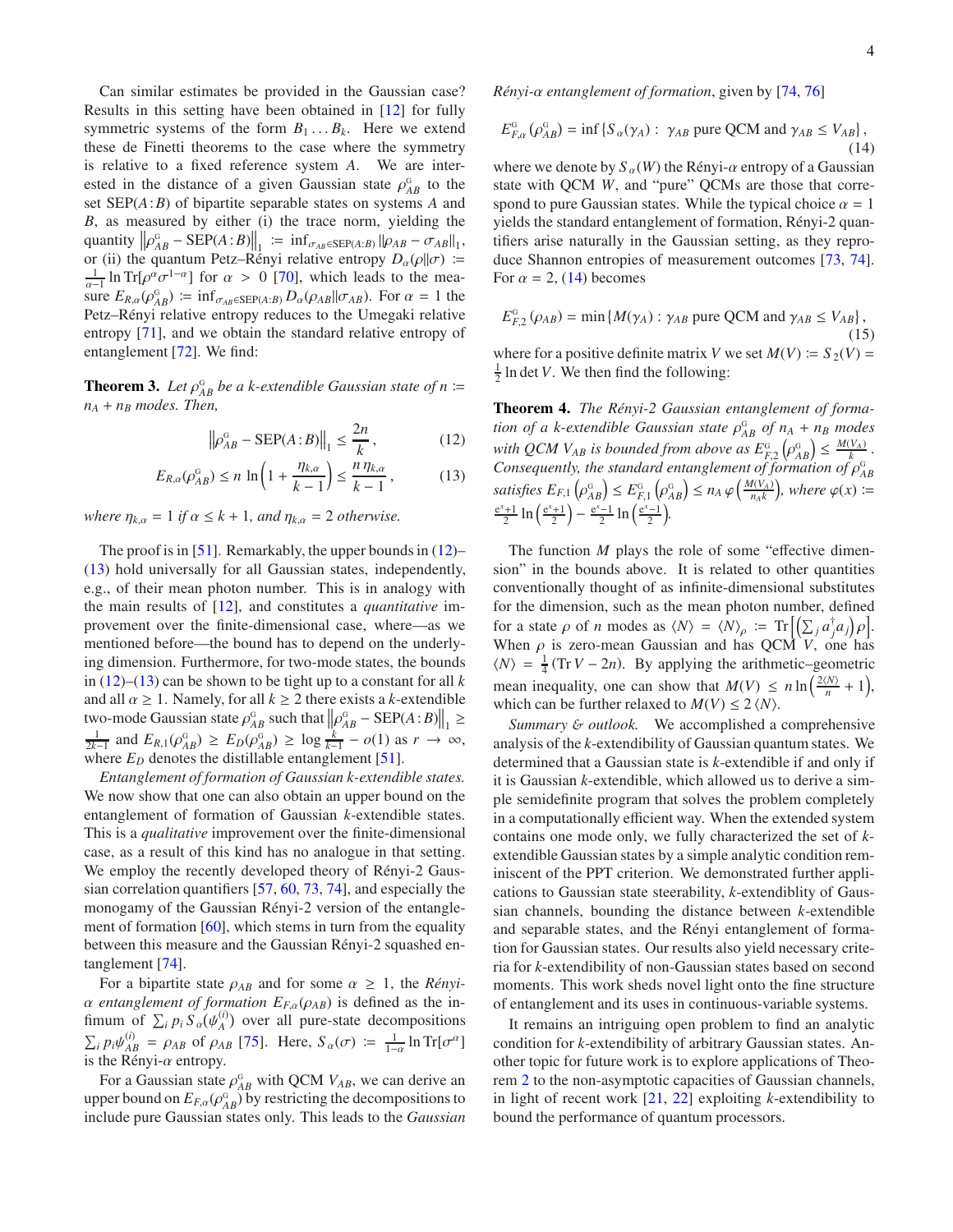*Acknowledgments.* LL and GA acknowledge financial support from the European Research Council under the Starting Grant GQCOP (Grant No. 637352). SK and MMW acknowledge support from the NSF under Grant No. 1714215.

- ∗ [ludovico.lami@gmail.com](mailto:ludovico.lami@gmail.com)
- <span id="page-6-0"></span>† [skhatr5@lsu.edu](mailto:skhatr5@lsu.edu)
- <span id="page-6-1"></span>‡ [gerardo.adesso@nottingham.ac.uk](mailto:gerardo.adesso@nottingham.ac.uk)
- <span id="page-6-3"></span><span id="page-6-2"></span>§ [mwilde@lsu.edu](mailto:mwilde@lsu.edu)
- <span id="page-6-4"></span>[1] B.M. Terhal, "Is entanglement monogamous?" [IBM J. Res. Dev.](http://dx.doi.org/10.1147/rd.481.0071) 48, 71–78 (2004).
- [2] V. Coffman, J. Kundu, and W.K. Wootters, "Distributed entanglement," Phys. Rev. A 61[, 052306 \(2000\).](http://dx.doi.org/10.1103/PhysRevA.61.052306)
- <span id="page-6-6"></span>[3] M. Fannes, J.T. Lewis, and A. Verbeure, "Symmetric states of composite systems," Lett. Math. Phys. 15[, 255–260 \(1988\).](http://dx.doi.org/10.1007/BF00398595)
- [4] G.A. Raggio and R.F. Werner, "Quantum statistical mechanics of general mean field systems," Helv. Phys. Acta 62, 980 (1989).
- <span id="page-6-24"></span>[5] A.C. Doherty, P.A. Parrilo, and F.M. Spedalieri, "Distinguishing separable and entangled states," Phys. Rev. Lett. 88[, 187904 \(2002\).](http://dx.doi.org/10.1103/PhysRevLett.88.187904)
- <span id="page-6-7"></span>[6] A.C. Doherty, P.A. Parrilo, and F.M. Spedalieri, "Complete family of separability criteria," Phys. Rev. A 69[, 022308 \(2004\).](http://dx.doi.org/10.1103/PhysRevA.69.022308)
- <span id="page-6-5"></span>[7] C. Lancien, S. Di Martino, M. Huber, M. Piani, G. Adesso, and A. Winter, "Should entanglement measures be monogamous or faithful?" Phys. Rev. Lett. 117[, 060501 \(2016\).](http://dx.doi.org/10.1103/PhysRevLett.117.060501)
- <span id="page-6-8"></span>[8] R.L. Hudson and G.R. Moody, "Locally normal symmetric states and an analogue of de Finetti's theorem," Z. Wahrscheinlichkeit 33, 343–351 (1976).
- [9] C.M. Caves, C.A. Fuchs, and R. Schack, "Unknown quantum states: The quantum de Finetti representation," J. Math. Phys. 43[, 4537–4559 \(2002\).](http://dx.doi.org/10.1063/1.1494475)
- [10] M. Christandl, R. König, G. Mitchison, and R. Renner, "One-and-a-half quantum de Finetti theorems," [Commun. Math. Phys.](http://dx.doi.org/10.1007/s00220-007-0189-3) 273, 473–498 (2007).
- [11] R. König and R. Renner, "A de Finetti representation for finite symmetric quantum states," J. Math. Phys. 46[, 122108 \(2005\).](http://dx.doi.org/ 10.1063/1.2146188)
- <span id="page-6-30"></span>[12] R. König and M.M. Wolf, "On exchangeable continuous variable systems," J. Math. Phys. 50[, 012102 \(2009\).](https://doi.org/10.1063/1.3043788)
- [13] F.G.S.L. Brandao and A.W. Harrow, "Quantum de Finetti theorems under local measurements with applications," in *Proc. 45th ACM Symp. on Theory of Computing*, STOC '13 (ACM, New York, NY, USA, 2013) pp. 861–870.
- <span id="page-6-9"></span>[14] J. Chen, Z. Ji, N. Yu, and B. Zeng, "Detecting consistency of overlapping quantum marginals by separability," Phys. Rev. A 93[, 032105 \(2016\).](http://dx.doi.org/10.1103/PhysRevA.93.032105)
- <span id="page-6-10"></span>[15] M. Navascués, M. Owari, and M.B. Plenio, "Power of symmetric extensions for entanglement detection," Phys. Rev. A 80[, 052306 \(2009\).](http://dx.doi.org/ 10.1103/PhysRevA.80.052306)
- <span id="page-6-11"></span>[16] F.G.S.L. Brandão and M. Christandl, "Detection of multiparticle entanglement: Quantifying the search for symmetric extensions," Phys. Rev. Lett. 109[, 160502 \(2012\).](http://dx.doi.org/10.1103/PhysRevLett.109.160502)
- <span id="page-6-12"></span>[17] T. Moroder, M. Curty, and N. Lütkenhaus, "One-way quantum key distribution: Simple upper bound on the secret key rate," Phys. Rev. A 74[, 052301 \(2006\).](http://dx.doi.org/ 10.1103/PhysRevA.74.052301)
- [18] G.O. Myhr, J.M. Renes, A.C. Doherty, and N. Lütkenhaus, "Symmetric extension in two-way quantum key distribution," Phys. Rev. A 79[, 042329 \(2009\).](http://dx.doi.org/ 10.1103/PhysRevA.79.042329)
- <span id="page-6-13"></span>[19] S. Khatri and N. Lütkenhaus, "Numerical evidence for bound

secrecy from two-way postprocessing in quantum key distribution," Phys. Rev. A 95[, 042320 \(2017\).](http://dx.doi.org/10.1103/PhysRevA.95.042320)

- <span id="page-6-14"></span>[20] M.L. Nowakowski and P. Horodecki, "A simple test for quantum channel capacity," J. Phys. A 42[, 135306 \(2009\).](http://dx.doi.org/ 10.1088/1751-8113/42/13/135306)
- <span id="page-6-29"></span>[21] E. Kaur, S. Das, M.M. Wilde, and A. Winter, "Extendibility limits the performance of quantum processors," [Preprint arXiv:1803.10710 \(2018\).](https://arxiv.org/abs/1803.10710)
- <span id="page-6-15"></span>[22] M. Berta, F. Borderi, O. Fawzi, and V. Scholz, "Semidefinite programming hierarchies for quantum error correction," [Preprint arXiv:1810.12197 \(2018\).](https://arxiv.org/abs/1810.12197)
- <span id="page-6-16"></span>[23] B.M. Terhal, A.C. Doherty, and D. Schwab, "Symmetric extensions of quantum states and local hidden variable theories," Phys. Rev. Lett. 90[, 157903 \(2003\).](http://dx.doi.org/ 10.1103/PhysRevLett.90.157903)
- <span id="page-6-17"></span>[24] M. Kumari, S. Ghose, and R.B. Mann, "Sufficient condition for nonexistence of symmetric extension of qudits using Bell inequalities," Phys. Rev. A 96[, 012128 \(2017\).](http://dx.doi.org/10.1103/PhysRevA.96.012128)
- <span id="page-6-18"></span>[25] C. Lancien, "*k*-Extendibility of highdimensional bipartite quantum states," [Random Matrices Theory Appl.](http://dx.doi.org/10.1142/S2010326316500118) 05, 1650011 (2016).
- <span id="page-6-19"></span>[26] K. Li and A. Winter, "Squashed entanglement, *k*extendibility, quantum Markov chains, and recovery maps," Found. Phys. 48[, 910–924 \(2018\).](http://dx.doi.org/10.1007/s10701-018-0143-6)
- <span id="page-6-20"></span>[27] A.A. Klyachko, "Quantum marginal problem and *N*representability," [J. Phys. Conf. Ser.](http://dx.doi.org/ 10.1088/1742-6596/36/1/014) 36, 72–86 (2006).
- [28] J. Eisert, T. Tyc, T. Rudolph, and B. C. Sanders, "Gaussian quantum marginal problem," [Commun. Math. Phys.](http://dx.doi.org/10.1007/s00220-008-0442-4) 280, 263–280 (2008).
- [29] E.A. Carlen, J.L. Lebowitz, and E.H. Lieb, "On an extension problem for density matrices," J. Math. Phys. **54**[, 062103 \(2013\).](http://dx.doi.org/10.1063/1.4808218)<br>C. Schilling, "The quantu
- [30] C. Schilling, "The quantum marginal problem," [Preprint arXiv:1404.1085 \(2014\).](https://arxiv.org/abs/1404.1085)
- [31] T. Tyc and J. Vlach, "Quantum marginal problems," [Eur. Phys. J. D](http://dx.doi.org/10.1140/epjd/e2015-60191-7) 69, 209 (2015).
- [32] Y.-K. Liu, "Consistency of local density matrices is QMAcomplete," in *Approximation, Randomization, and Combinatorial Optimization. Algorithms and Techniques*, edited by J. Díaz, K. Jansen, J.D.P. Rolim, and U. Zwick (Springer Berlin Heidelberg, Berlin, Heidelberg, 2006) pp. 438–449.
- <span id="page-6-21"></span>[33] Y.-K. Liu, M. Christandl, and F. Verstraete, "Quantum computational complexity of the *N*-representability problem: QMA complete," Phys. Rev. Lett. 98[, 110503 \(2007\),](http://dx.doi.org/10.1103/PhysRevLett.98.110503) arXiv:quant-ph/0609125.
- <span id="page-6-22"></span>[34] R.H. Tredgold, "Density matrix and the many-body problem," Phys. Rev. 105[, 1421–1423 \(1957\).](http://dx.doi.org/10.1103/PhysRev.105.1421)
- [35] C.A. Coulson, "Present state of molecular structure calculations," Rev. Mod. Phys. 32[, 170–177 \(1960\).](http://dx.doi.org/ 10.1103/RevModPhys.32.170)
- <span id="page-6-23"></span>[36] A.J. Coleman, "Structure of Fermion density matrices," Rev. Mod. Phys. 35[, 668–686 \(1963\).](http://dx.doi.org/10.1103/RevModPhys.35.668)
- <span id="page-6-25"></span>[37] K.S. Ranade, "Symmetric extendibility for a class of qudit states," J. Phys. A 42[, 425302 \(2009\).](http://dx.doi.org/ 10.1088/1751-8113/42/42/425302)
- [38] P.D. Johnson and L. Viola, "Compatible quantum correlations: Extension problems for Werner and isotropic states," Phys. Rev. A 88[, 032323 \(2013\).](http://dx.doi.org/10.1103/PhysRevA.88.032323)
- [39] J. Chen, Z. Ji, D. Kribs, N. Lütkenhaus, and B. Zeng, "Symmetric extension of two-qubit states," Phys. Rev. A 90[, 032318 \(2014\).](http://dx.doi.org/10.1103/PhysRevA.90.032318)
- <span id="page-6-26"></span>[40] C.-H.F. Fung, C.-K. Li, N.-S. Sze, and H.F. Chau, "Conditions for degradability of tripartite quantum states," J. Phys. A 47[, 115306 \(2014\).](http://dx.doi.org/ 10.1088/1751-8113/47/11/115306)
- <span id="page-6-27"></span>[41] G. Adesso, S. Ragy, and A.R. Lee, "Continuous variable quantum information: Gaussian states and beyond," [Open Syst. Inf. Dyn.](http://dx.doi.org/10.1142/S1230161214400010) 21, 1440001 (2014).
- <span id="page-6-28"></span>[42] A. Serafini, *Quantum Continuous Variables: A Primer of The-*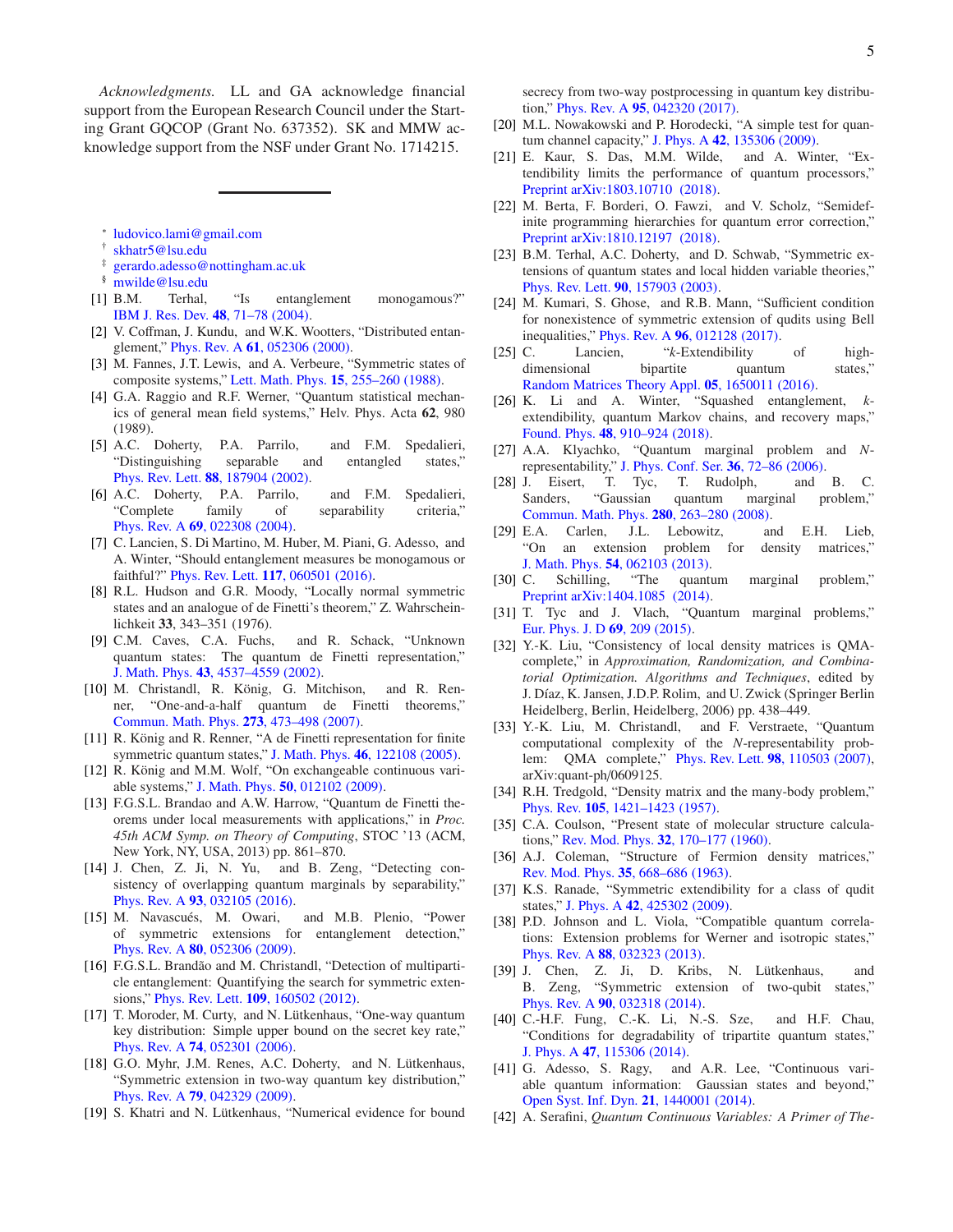*oretical Methods* (CRC Press, Taylor & Francis Group, 2017).

- <span id="page-7-0"></span>[43] L. Lami, A. Serafini, and G. Adesso, "Gaussian entanglement revisited," New J. Phys. 20[, 023030 \(2018\).](http://dx.doi.org/10.1088/1367-2630/aaa654)
- <span id="page-7-1"></span>[44] B.V. Rajarama Bhat, K.R. Parthasarathy, and R. Sengupta, "On the equivalence of separability and extendability of quantum states," Rev. Math. Phys. 29[, 1750012 \(2017\).](http://dx.doi.org/10.1142/S0129055X1750012X)
- <span id="page-7-2"></span>[45] A. Peres, "Separability criterion for density matrices," Phys. Rev. Lett. 77[, 1413–1415 \(1996\).](http://dx.doi.org/ 10.1103/PhysRevLett.77.1413)
- [46] M. Horodecki, P. Horodecki, and R. Horodecki, "Separability of mixed states: necessary and sufficient conditions," [Phys. Lett. A](http://dx.doi.org/ https://doi.org/10.1016/S0375-9601(96)00706-2) 223, 1–8 (1996).
- <span id="page-7-3"></span>[47] R. Simon, "Peres–Horodecki separability criterion for continuous variable systems," Phys. Rev. Lett. 84[, 2726–2729 \(2000\).](http://dx.doi.org/10.1103/PhysRevLett.84.2726)
- <span id="page-7-4"></span>[48] X.-B. Wang, T. Hiroshima, A. Tomita, and M. Hayashi, "Quantum information with Gaussian states," Phys. Rep. 448[, 1–111 \(2007\).](http://dx.doi.org/https://doi.org/10.1016/j.physrep.2007.04.005)
- <span id="page-7-5"></span>[49] C. Weedbrook, S. Pirandola, R. García-Patrón, N.J. Cerf, T.C. Ralph, J.H. Shapiro, and S. Lloyd, "Gaussian quantum information," Rev. Mod. Phys. 84, 621-669 (2012).
- <span id="page-7-6"></span>[50] R. Simon, N. Mukunda, and B. Dutta, "Quantum-noise matrix for multimode systems: U(n) invariance, squeezing, and normal forms," Phys. Rev. A 49[, 1567–1583 \(1994\).](http://dx.doi.org/ 10.1103/PhysRevA.49.1567)
- <span id="page-7-7"></span>[51] See the Supplemental Material, which includes Refs. [\[77](#page-7-30)[–89\]](#page-8-0), for proofs and additional technical derivations.
- <span id="page-7-8"></span>[52] C.D. Cushen and R.L. Hudson, "A quantum-mechanical central limit theorem," J. Appl. Probab. 8[, 454–469 \(1971\).](http://dx.doi.org/ 10.2307/3212170)
- <span id="page-7-9"></span>[53] D. Petz, "Entropy, the central limit theorem and the algebra of the canonical commutation relation," Lett. Math. Phys. 24[, 211–220 \(1992\).](http://dx.doi.org/10.1007/BF00402896)
- <span id="page-7-10"></span>[54] R. A. Horn and F. Zhang, "Basic properties of the Schur complement," in *The Schur complement and its applications*, edited by F. Zhang (Springer Science & Business Media, 2006) pp. 17–46.
- <span id="page-7-11"></span>[55] R.F. Werner and M.M. Wolf, "Bound entangled Gaussian states," Phys. Rev. Lett. 86[, 3658–3661 \(2001\).](http://dx.doi.org/10.1103/PhysRevLett.86.3658)
- <span id="page-7-12"></span>[56] H.M. Wiseman, S.J. Jones, and A.C. Doherty, "Steering, entanglement, nonlocality, and the Einstein–Podolsky–Rosen paradox," Phys. Rev. Lett. 98[, 140402 \(2007\).](http://dx.doi.org/ 10.1103/PhysRevLett.98.140402)
- <span id="page-7-25"></span>[57] I. Kogias, A. R. Lee, S. Ragy, and G. Adesso, "Quantification of Gaussian quantum steering," Phys. Rev. Lett. 114[, 060403 \(2015\).](http://dx.doi.org/10.1103/PhysRevLett.114.060403)
- [58] G. Adesso and R. Simon, "Strong subadditivity for logdeterminant of covariance matrices and its applications," J. Phys. A 49[, 34LT02 \(2016\).](http://dx.doi.org/10.1088/1751-8113/49/34/34lt02)
- [59] S.-W. Ji, M.S. Kim, and H. Nha, "Quantum steering of multimode Gaussian states by Gaussian measurements: monogamy relations and the Peres conjecture," J. Phys. A 48[, 135301 \(2015\).](http://dx.doi.org/10.1088/1751-8113/48/13/135301)
- <span id="page-7-13"></span>[60] L. Lami, C. Hirche, G. Adesso, and A. Winter, "Schur complement inequalities for covariance matrices and monogamy of quantum correlations," Phys. Rev. Lett. 117[, 220502 \(2016\).](http://dx.doi.org/ 10.1103/PhysRevLett.117.220502)
- <span id="page-7-14"></span>[61] L. Pankowski, F.G.S.L. Brandão, M. Horodecki, and G. Smith, "Entanglement distillation by extendible maps," Quantum Inf. Comput. 13, 751–770 (2013).
- <span id="page-7-15"></span>[62] A.S. Holevo, "The Choi–Jamiolkowski forms of quantum Gaussian channels," J. Math. Phys. 52[, 042202 \(2011\).](http://dx.doi.org/10.1063/1.3581879)
- <span id="page-7-16"></span>[63] G. Giedke and I.J. Cirac, "Characterization of Gaussian operations and distillation of Gaussian states," Phys. Rev. A 66[, 032316 \(2002\).](http://dx.doi.org/10.1103/PhysRevA.66.032316)
- [64] M.M. Wolf, D. Pérez-García, and G. Giedke, "Quantum capacities of bosonic channels," Phys. Rev. Lett. 98[, 130501 \(2007\).](http://dx.doi.org/ 10.1103/PhysRevLett.98.130501)
- <span id="page-7-17"></span>[65] J. Niset, J. Fiurasek, and N.J. Cerf, "No-go theorem for Gaussian quantum error correction," Phys. Rev. Lett. 102[, 120501 \(2009\).](http://dx.doi.org/10.1103/PhysRevLett.102.120501)
- <span id="page-7-18"></span>[66] A.S. Holevo, "One-mode quantum Gaussian channels: Structure and quantum capacity," [Problems Inform. Transmission](http://dx.doi.org/ 10.1134/S0032946007010012) 43, 1–11 (2007), arXiv:quantph/0607051.
- <span id="page-7-19"></span>[67] J. Eisert and M.M. Wolf, "Quantum information with continous variables of atoms and light," (Imperial College Press, London, 2007) Chap. Gaussian quantum channels, pp. 23–42, arXiv:quant-ph/0505151.
- <span id="page-7-20"></span>[68] A.S. Holevo, "Entanglement-breaking" channels in infinite dimensions, [Problems Inform. Transmission](http://dx.doi.org/ 10.1134/S0032946008030010) 44, 171–184 (2008).
- <span id="page-7-21"></span>[69] F.G.S.L. Brandão, M. Christandl, and J. Yard, "Faithful squashed entanglement," [Commun. Math. Phys.](http://dx.doi.org/ 10.1007/s00220-011-1302-1) 306, 805 (2011).
- <span id="page-7-22"></span>[70] D. Petz, "Quasi-entropies for finite quantum systems," [Rep. Math. Phys.](http://dx.doi.org/ https://doi.org/10.1016/0034-4877(86)90067-4) 23, 57–65 (1986).
- <span id="page-7-23"></span>[71] H. Umegaki, "Conditional expectations in an operator algebra IV (entropy and information)," Kodai Math. Sem. Rep. 14, 59– 85 (1962).
- <span id="page-7-24"></span>[72] V. Vedral and M.B. Plenio, "Entanglement measures and purification procedures," Phys. Rev. A 57[, 1619–1633 \(1998\).](http://dx.doi.org/ 10.1103/PhysRevA.57.1619)
- <span id="page-7-26"></span>[73] G. Adesso, D. Girolami, and A. Serafini, "Measuring Gaussian quantum information and correlations using the Rényi entropy of order 2," Phys. Rev. Lett. 109[, 190502 \(2012\).](http://dx.doi.org/10.1103/PhysRevLett.109.190502)
- <span id="page-7-27"></span>[74] L. Lami, C. Hirche, G. Adesso, and A. Winter, "From logdeterminant inequalities to Gaussian entanglement via recoverability theory," [IEEE Trans. Inf. Theory](http://dx.doi.org/ 10.1109/TIT.2017.2737546) 63, 7553–7568 (2017).
- <span id="page-7-28"></span>[75] R. Horodecki, P. Horodecki, M. Horodecki, and K. Horodecki, "Quantum entanglement," Rev. Mod. Phys. 81[, 865–942 \(2009\).](http://dx.doi.org/10.1103/RevModPhys.81.865)
- <span id="page-7-29"></span>[76] M.M. Wolf, G. Giedke, O. Krüger, R.F. Werner, and J.I. Cirac, "Gaussian entanglement of formation," Phys. Rev. A 69[, 052320 \(2004\).](http://dx.doi.org/10.1103/PhysRevA.69.052320)
- <span id="page-7-30"></span>[77] J.S. Ivan, K.K. Sabapathy, and R. Simon, "Operatorsum representation for bosonic Gaussian channels," Phys. Rev. A 84[, 042311 \(2011\).](http://dx.doi.org/ 10.1103/PhysRevA.84.042311)
- [78] K.R. Parthasarathy and R. Sengupta, "Exchangeable, stationary, and entangled chains of Gaussian states," J. Math. Phys. 56[, 102203 \(2015\).](http://dx.doi.org/ 10.1063/1.4932959)
- [79] W. Pusz and S.L. Woronowicz, "Functional calculus for sesquilinear forms and the purification map," Rep. Math. Phys. 8[, 159–170 \(1975\).](http://dx.doi.org/ https://doi.org/10.1016/0034-4877(75)90061-0)
- [80] T. Ando, "Concavity of certain maps on positive definite matrices and applications to Hadamard products," [Linear Algebra and its Applications](http://dx.doi.org/https://doi.org/10.1016/0024-3795(79)90179-4) 26, 203–241 (1979).
- [81] A.S. Holevo, "On the Choi–Jamiolkowski correspondence in infinite dimensions," Preprint arXiv:1004.0196 (2010).
- [82] S.L. Braunstein and H.J. Kimble, "Teleportation of continuous quantum variables," Phys. Rev. Lett. 80, 869–872 (1998).
- [83] A.S. Holevo, *Quantum Systems, Channels, Information*, de Gruyter Studies in Mathematical Physics (Book 16) (de Gruyter, 2012) p. 349.
- [84] A.S. Holevo and V. Giovannetti, "Quantum channels and their entropic characteristics," [Rep. Prog. Phys.](http://stacks.iop.org/0034-4885/75/i=4/a=046001) 75, 046001 (2012), arXiv:1202.6480.
- [85] F. Caruso, V. Giovannetti, and A.S. Holevo, "One-mode bosonic Gaussian channels: a full weak-degradability classification," New J. Phys. 8, 310 (2006).
- [86] M. Tomamichel, *Quantum Information Processing with Finite Resources: Mathematical Foundations*, Vol. 5 (Springer, 2015).
- [87] N. Datta, "Min- and max-relative entropies and a new entanglement monotone," [IEEE Trans. Inf. Theory](http://dx.doi.org/ 10.1109/TIT.2009.2018325) 55, 2816–2826 (2009).
- [88] K.P. Seshadreesan, L. Lami, and M.M. Wilde,